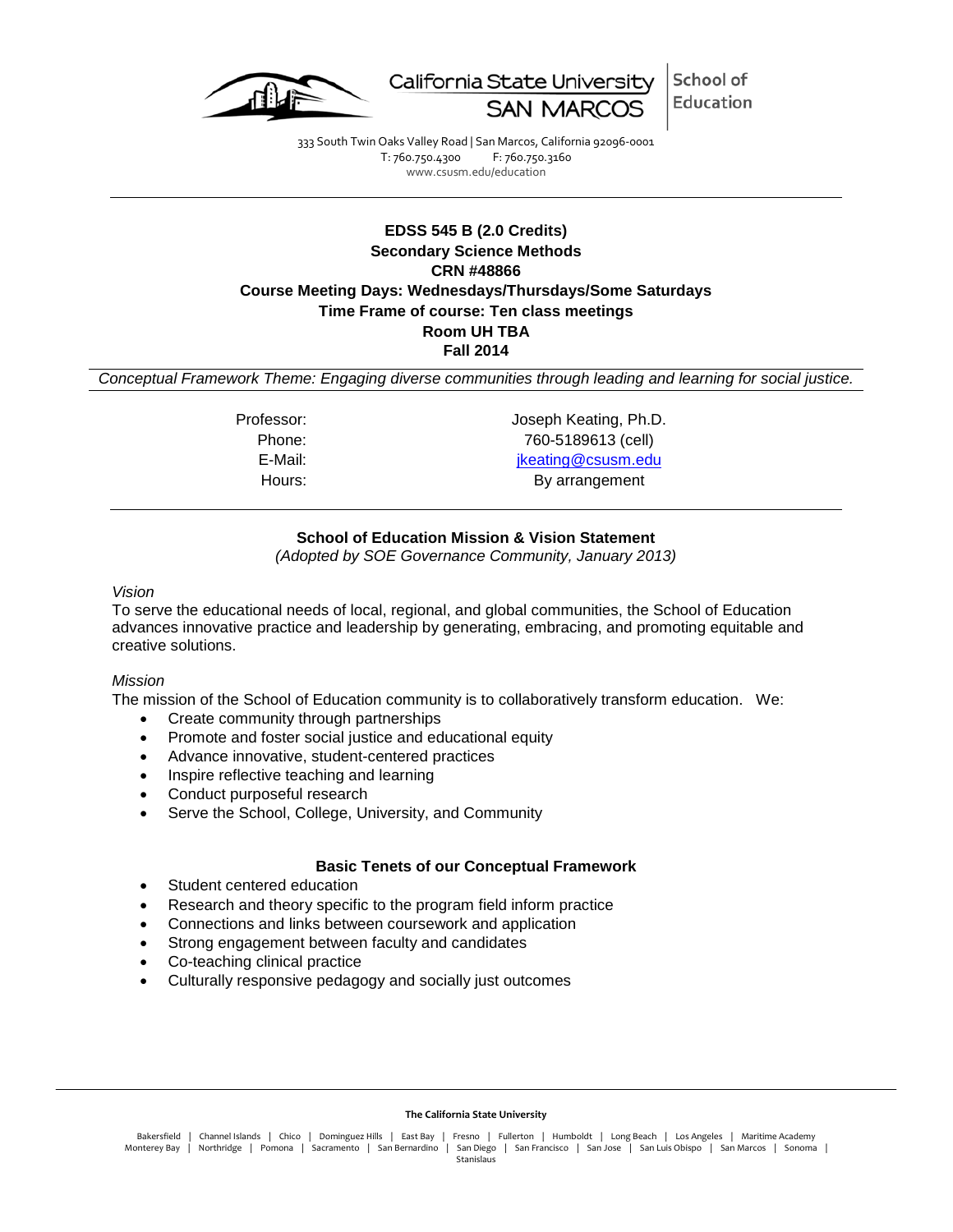| <b>Table of Contents</b> |  |
|--------------------------|--|
|                          |  |
|                          |  |
|                          |  |
|                          |  |
|                          |  |
|                          |  |
|                          |  |
|                          |  |
|                          |  |
|                          |  |
|                          |  |
|                          |  |
|                          |  |
|                          |  |
|                          |  |
|                          |  |
|                          |  |
|                          |  |
|                          |  |
|                          |  |
|                          |  |
|                          |  |

# **COURSE DETAILS**

## **Course Prerequisites**

<span id="page-1-1"></span><span id="page-1-0"></span>Admission to the Single Subject Program or pursuit of a single subject add-on credential (by permission) is required to enroll in this course as well as EDUC 350, EDUC 364, & EDUC 422 or equivalent.

## **Course Description/Goals**

<span id="page-1-2"></span>Focuses on developing and understanding of theory, methodology, and assessment of Science in integrated and inclusive secondary classrooms: Part A.

<span id="page-1-3"></span>KEATING: This course will be held both fall and spring semesters for a total of 4 credits (approximately 30 contact hours per semester, 2 credits per semester). It fulfills the requirement for a methods course for all Single Subject (Secondary) Science credential students. Upon completion of this course, the preservice teacher will be able to formulate a basis to teach standards based science course in the secondary school in a manner that is exciting, creative and rigorous. To accomplish this, the candidate will formulate a personal framework of science education based on both a historical/philosophical perspective as well as from knowledge of the state and national frameworks and other reform documents. Using this knowledge as a framework, he (she) will learn to apply multiple strategies and resources for the development of unit plans, instructional delivery and assessments that utilize a student-centered, inquiry (problem-solving) and community based approach to the teaching of science for all students. This should be in evidence during Clinical Practice 1 and 2 as part of the required Teacher Performance Assessments (TPA). **Classes will consist of formal class meetings, field trips, video conferences and independent study totaling approximately 20 seminars @ 10 seminars per semester @ 3.0 hrs.each**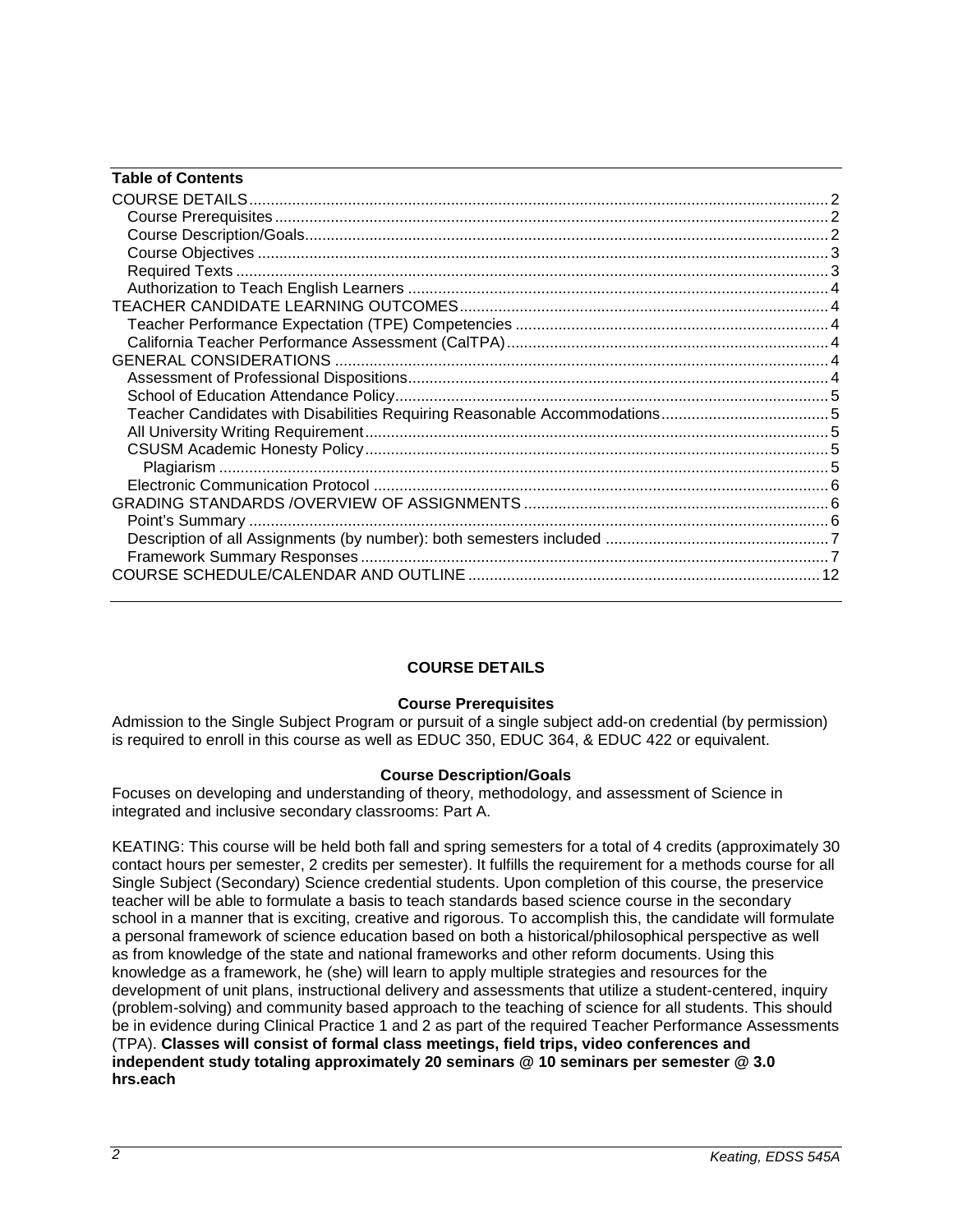## **Course Objectives**

These objectives will be measured (by utilizing rubrics) through the successful application of the concepts by completion of specific assignments (see descriptions). Prior to completing the assignments, students will be presented with opportunities to discuss effective models and examples, texts and other readings and through discussions both in-class and blogs. The expectation is that they will successfully and seamlessly be able to integrate these applications in clinical practice 1 and 2 (as measured by supervisor's observation as indicated in the teacher performance applications (TPA).

- 1) The teacher candidate will be able to apply **the major concepts of frameworks and standards in Science Education** to their curriculum based on the California Frameworks in Science, the Next Generation Science Standards (NGSS) as well as the general recommendations for science education indicated by international studies such as Tests of International Science and Math Study (TIMSS);
- 2) The teacher candidate will be able to understand what is learned from the **general history and philosophy of science education** in the United States and how it might apply to current educational practice;
- 3) The teacher candidate will understand and be able to **integrate a variety of diverse resources**  appropriate for science education including texts, lab manuals, equipment, technologies and both informal and formal community related resources;
- 4) The teacher candidate will be able to apply to the curriculum and their students the **major concepts of safe and effective science teaching and learning** to laboratory and general classroom practices;
- 5) The teacher candidate will be able to effectively **implement the major teacher strategies considered best practices in Science education** such as interactive expository teaching; inquiry-based learning; open-ended laboratory experiences; and the integration of community/ field resources (internships, service-learning and school to career);
- 6) The teacher candidate will be able to appropriately integrate a range of strategies for the integration of a variety of **diverse assessments** including both formative/summative that can be authentic or traditional;
- 7) The teacher candidate will be able to apply the protocols and learning strategies required in **science inquiry-based enrichment activities** such as Science Olympiad, Odyssey of the Mind, Invention Convention, FIRST and Science Fair that extend beyond the standard curriculum;
- 8) The teacher candidate will be able to demonstrate their ability to **integrate the sciences as well as other disciplines** into the standard science curriculum (interdisciplinary curriculum);
- 9) The teacher candidate will be able to **include all students in the curriculum** by applying the major strategies for teaching multicultural, multilingual students (SDAIE/ELL);
- 10) The teacher candidate will be able to identify issues involved in the teaching and learning of science and apply **teacher-designed research designs (action research)** for the ongoing purpose of improving practice.

## **Required Texts**

<span id="page-2-0"></span>*Science Instruction in the Middle and High School (*Chiappetta and Koballa) (2014 8th Edition) *Use of Discrepant Events for K-12 Science Teachers* (Aztec Press /University Bookstore), (Keating Customized text)

California Science Safety Manual for K-12 Schools (2012)

<http://www.cde.ca.gov/pd/ca/sc/documents/scisafebk2012.pdf>

California Frameworks in Science (State Dept. of Education) (see free downloads <http://www.cde.ca.gov/ci/cr/cf/documents/scienceframework.pdf>

Next Generation Science Standards (NGSS) Overview and Conceptual Shifts

[http://www.nextgenscience.org/sites/ngss/files/Appendix%20A%20-](http://www.nextgenscience.org/sites/ngss/files/Appendix%20A%20-%204.11.13%20Conceptual%20Shifts%20in%20the%20Next%20Generation%20Science%20Standards.pdf)

[%204.11.13%20Conceptual%20Shifts%20in%20the%20Next%20Generation%20Science%20Standards.](http://www.nextgenscience.org/sites/ngss/files/Appendix%20A%20-%204.11.13%20Conceptual%20Shifts%20in%20the%20Next%20Generation%20Science%20Standards.pdf) [pdf](http://www.nextgenscience.org/sites/ngss/files/Appendix%20A%20-%204.11.13%20Conceptual%20Shifts%20in%20the%20Next%20Generation%20Science%20Standards.pdf)

<http://www.nextgenscience.org/next-generation-science-standards>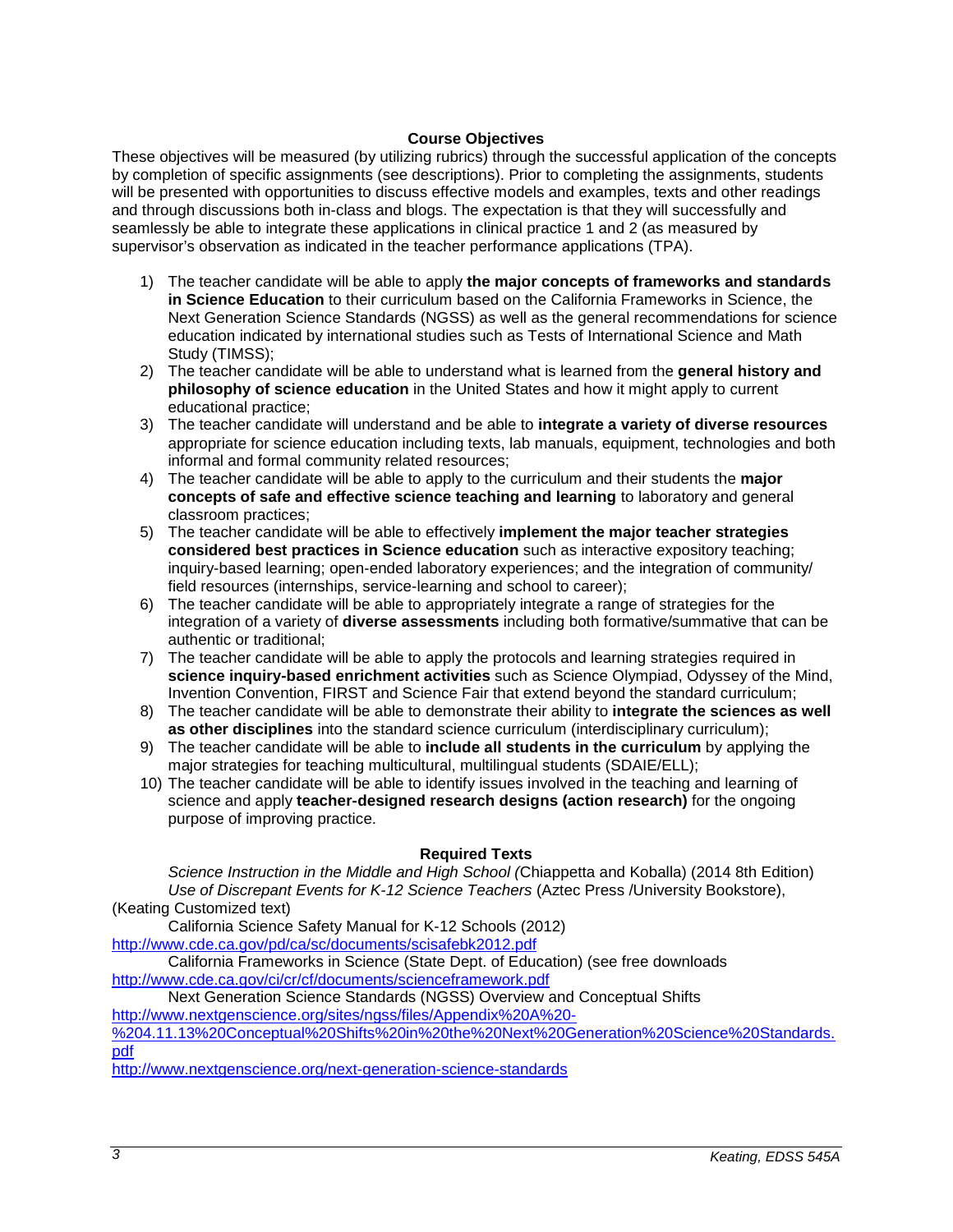#### **Authorization to Teach English Learners**

<span id="page-3-0"></span>This credential program has been specifically designed to prepare teachers for the diversity of languages often encountered in California public school classrooms. The authorization to teach English learners is met through the infusion of content and experiences within the credential program, as well as additional coursework. Teacher candidates successfully completing this program receive a credential with authorization to teach English learners. *(Approved by CCTC in SB 2042 Program Standards, August 02.)*

# **TEACHER CANDIDATE LEARNING OUTCOMES**

## **Teacher Performance Expectation (TPE) Competencies**

<span id="page-3-2"></span><span id="page-3-1"></span>The course objectives, assignments, and assessments have been aligned with the CTC standards for Single Subject Credential. This course is designed to help teachers seeking a California teaching credential to develop the skills, knowledge, and attitudes necessary to assist schools and district in implementing effective programs for all students. The successful candidate will be able to merge theory and practice in order to realize a comprehensive and extensive educational program for all students. You will be required to formally address the following TPEs in this course: although other TPE's are addressed in the course, the primary TPE 1B: Subject specific pedagogical skills

## **California Teacher Performance Assessment (CalTPA)**

<span id="page-3-3"></span>Beginning July 1, 2008 all California credential candidates must successfully complete a state-approved system of teacher performance assessment (TPA), to be embedded in the credential program of preparation. At CSUSM this assessment system is called the CalTPA or the TPA for short.

To assist your successful completion of the TPA, a series of informational seminars are offered over the course of the program. TPA related questions and logistical concerns are to be addressed during the seminars. Your attendance to TPA seminars will greatly contribute to your success on the assessment.

Additionally, SOE classes use common pedagogical language, lesson plans (lesson designs), and unit plans (unit designs) in order to support and ensure your success on the TPA and more importantly in your credential program.

The CalTPA Candidate Handbook, TPA seminar schedule, and other TPA support materials can be found on the SOE website:<http://www.csusm.edu/education/CalTPA/ProgramMaterialsTPA.html>

## **GENERAL CONSIDERATIONS**

#### **Assessment of Professional Dispositions**

<span id="page-3-5"></span><span id="page-3-4"></span>Assessing a candidate's dispositions within a professional preparation program is a recognition that teaching and working with learners of all ages requires not only specific content knowledge and pedagogical skills, but also positive attitudes about multiple dimensions of the profession. The School of Education has identified six dispositions – social justice and Equity, collaboration, critical thinking, professional ethics, reflective teaching and learning, and life-long learning—and developed an assessment Rubric. For each dispositional element, there are three levels of Performance unacceptable, initial target, and advanced target. The Description and rubric for the three levels of performance offer measurable behaviors and examples. The assessment is designed to provide candidates with ongoing feedback for their growth in professional dispositions and includes a selfassessment by the candidate. The dispositions and rubric are presented, explained and assessed in one or more designated courses in each program as well as in Clinical practice. Based upon assessment feedback candidates will compose a reflection that becomes part of the candidate's Teaching Performance Expectation portfolio. Candidates are expected to meet the level of initial target during the program.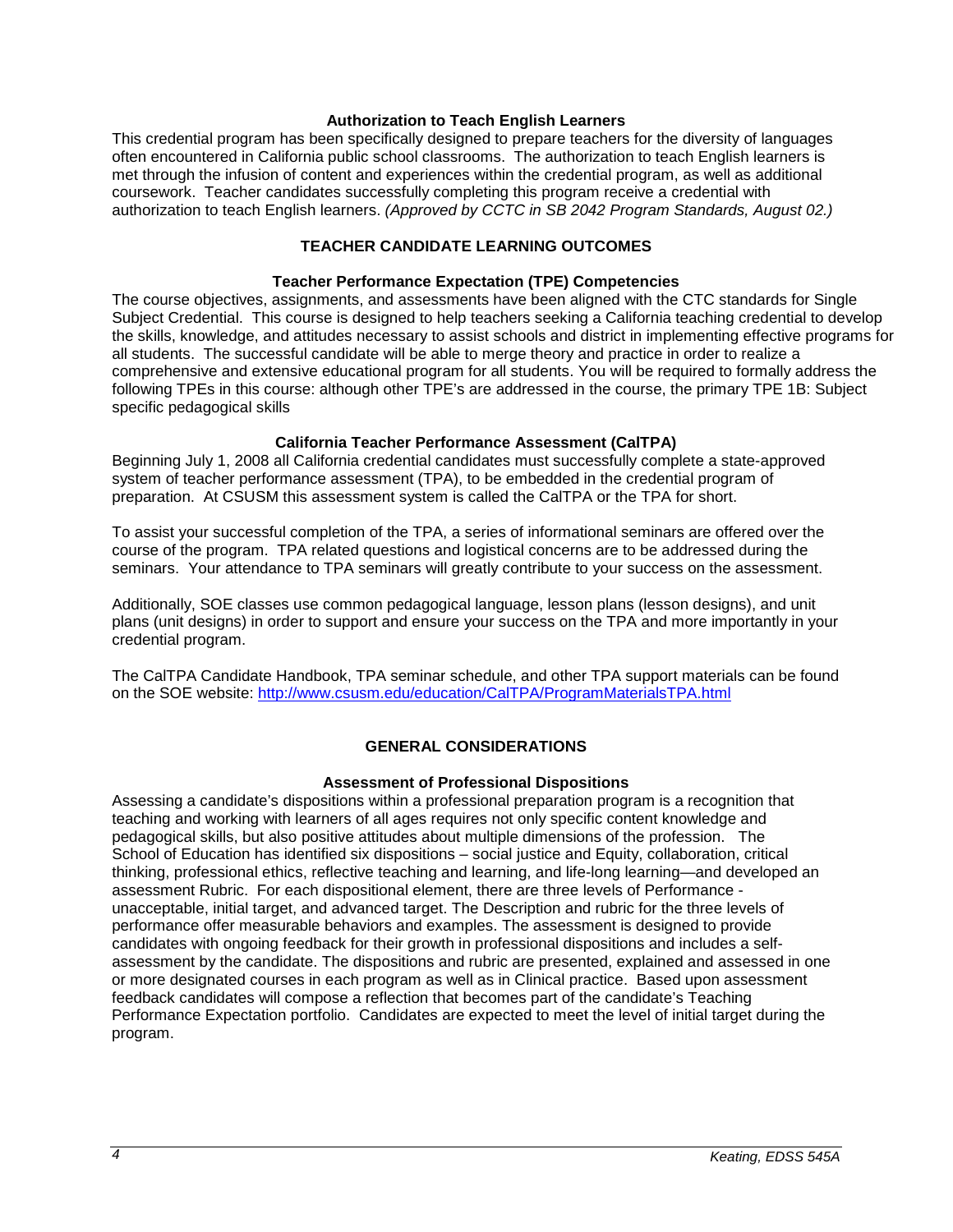#### **School of Education Attendance Policy**

<span id="page-4-0"></span>Due to the dynamic and interactive nature of courses in the School of Education, all teacher candidates are expected to attend all classes and participate actively. At a minimum, teacher candidates must attend more than 80% of class time, or s/he may not receive a passing grade for the course at the discretion of the instructor. Individual instructors may adopt more stringent attendance requirements. Should the teacher candidate have extenuating circumstances, s/he should contact the instructor as soon as possible. *(Adopted by the College of Education Governance Community, December, 1997.)* **Note:** Both attendance and punctuality are essential to completing all work satisfactorily. Point values are assigned for each class (5 pts per class or 10 pts for field trips). In addition, only 50% of the potential value for an assignment can be credited as makeup for an assignment that is due and reviewed in a class that was not attended by the student. Two absences in one semester can result in a minimum of one grade lower; three absences can result in a non-passing grade (unless there are extenuating circumstances). Late arrivals will be penalized at the discretion of the instructor.

## **Teacher Candidates with Disabilities Requiring Reasonable Accommodations**

<span id="page-4-1"></span>Teacher candidates with disabilities who require reasonable accommodations must be approved for services by providing appropriate and recent documentation to the Office of Disable Student Services (DSS). This office is located in Craven Hall 4300, and can be contacted by phone at (760) 750-4905, or TTY (760) 750-4909. Teacher candidates authorized by DSS to receive reasonable accommodations should meet with their instructor during office hours or, in order to ensure confidentiality, in a more private setting.

## **All University Writing Requirement**

<span id="page-4-2"></span>The writing requirements for this class will be met as described in the assignments. Every course at the university, including this one must have a writing requirement of at least 2500 words.

## **CSUSM Academic Honesty Policy**

<span id="page-4-3"></span>Students will be expected to adhere to standards of academic honesty and integrity, as outlined in the Student Academic Honesty Policy. All written work and oral presentation assignments must be original work. All ideas/materials that are borrowed from other sources must have appropriate references to the original sources. Any quoted material should give credit to the source and be punctuated with quotation marks.

Teacher candidates are responsible for honest completion of their work including examinations. There will be no tolerance for infractions. If you believe there has been an infraction by someone in the class, please bring it to the instructor's attention. The instructor reserves the right to discipline any student for academic dishonesty in accordance with the general rules and regulations of the university. Disciplinary action may include the lowering of grades and/or the assignment of a failing grade for an exam, assignment, or the class as a whole. Incidents of Academic Dishonesty will be reported to the Dean of Students. Sanctions at the University level may include suspension or expulsion from the University.

#### <span id="page-4-4"></span>**Plagiarism**

As an educator, it is expected that each teacher candidate will do his/her own work, and contribute equally to group projects and processes. Plagiarism or cheating is unacceptable under any circumstances. If you are in doubt about whether your work is paraphrased or plagiarized see the Plagiarism Prevention for Students website [http://library.csusm.edu/plagiarism/index.html.](http://library.csusm.edu/plagiarism/index.html) If there are questions about academic honesty, please consult the University catalog.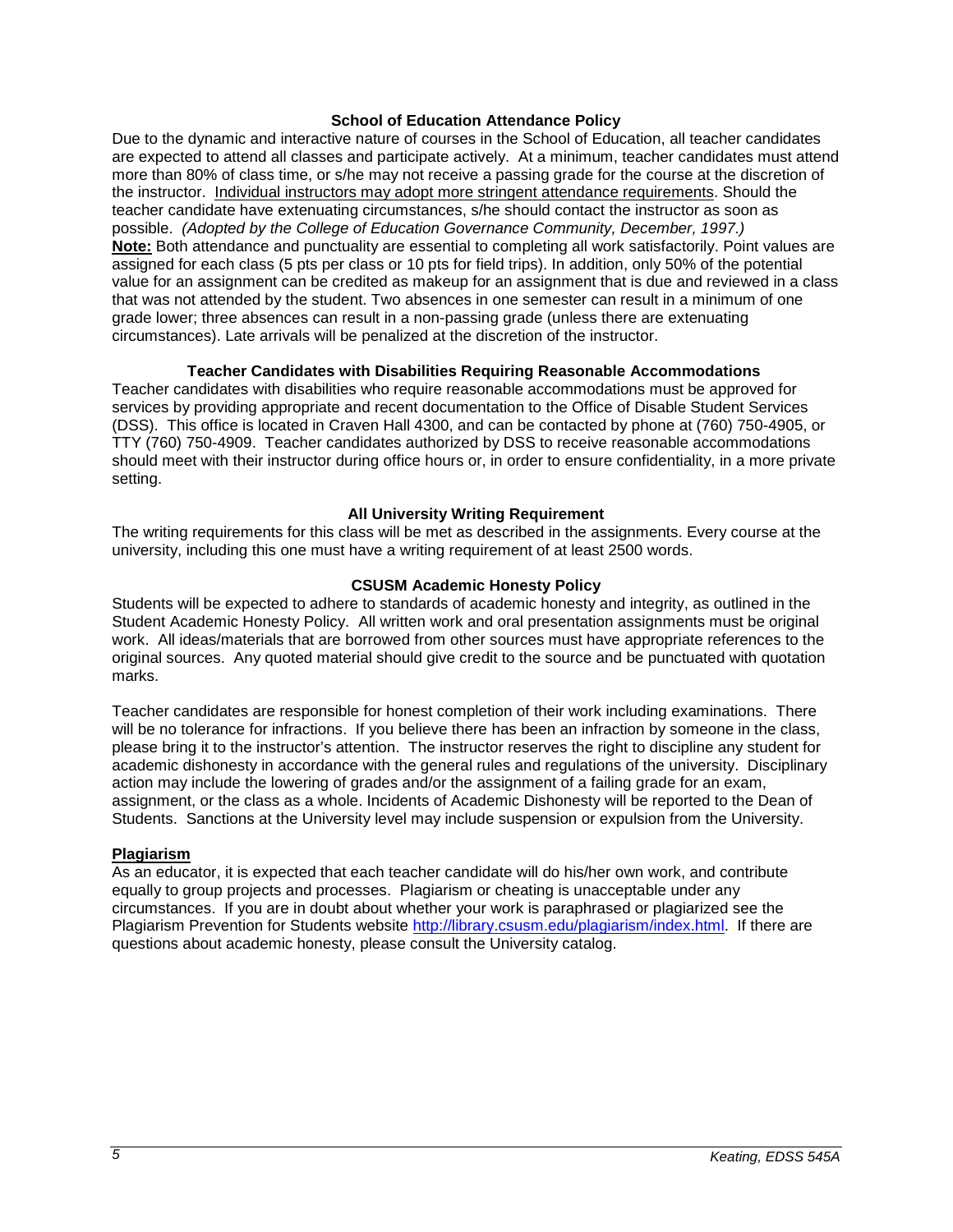## **Electronic Communication Protocol**

<span id="page-5-0"></span>Electronic correspondence is a part of your professional interactions. If you need to contact instructor or other teacher candidates, e-mail is often the easiest way to do so. It is my intention to respond to all received e-mails in a timely manner. Please be reminded that electronic correspondences are a very specific form of communication, with their own form of nuances, meanings, and etiquette. For instance, electronic messages sent with all upper case letters, major typos, or slang, often communicates more than the sender originally intended. With that said, please be mindful of all electronic messages you send, to your colleagues, to faculty members in the School of Education, or to persons within the greater educational community. All electronic messages should be crafted with professionalism and care. **Things to consider:** 

- Would I say in person what this e-mail specifically says?
- How could this e-mail be misconstrued?
- Does this e-mail represent my highest self?
- Am I sending this e-mail to avoid a face-to-face conversation?
- In addition, if there is ever a concern with an email I send to you, let's talk in person so we can correct any confusion.

## **GRADING STANDARDS /OVERVIEW OF ASSIGNMENTS**

<span id="page-5-1"></span>The Assignments and point value for both semesters are listed in numerical order and described in more detail in the following section "Description of all assignments" .

The final grade for EDSS 545 A/B with be the % of total points earned that semester converted to a letter grade (93-100=A; 90-92=A-; 83-89=B; 80-82=B- etc.) Assignments are due on time and will not be accepted late unless there are extenuating circumstances.

- 1) Attendance/participation (5 pt. per class) (50 pts.)
- 2) Sci. Methods Text Readings/Questions/Prompts/Discussion/Notes (6pts each)
- 3) Jigsaw of California science frameworks and standards (10pts)
- 4) Evaluation sheets on best practices for education technology tools (I-Pads) and software (apps) (10 pts)
- 5) Evaluation of Science Internet sites (10 pts)
- 6) A/ B Inquiry---Discrepant event reflection/ presentation(s) (30 pts)
- 7) Applying Action Research by comparing SDAIE to Traditional Labs (35pts)
- 8) Development of an outline for a Personal Plan for Science Safety (10 pts)
- 9) A-B Observation of science lesson and evaluation of science safety strategies (10 + 5 pts = 15 pts.)
- 10) Enrichment and extracurriculum science programs (40 pts)
- 11) Book Report on high interest science book (10 pts.)
- 12) Open ended/independent science study both semesters (10 pts)
- 13) Strategies for implementing field trips at the high school level (Safari Park and Reuben Fleet Museum  $= 20$  pts each
- 14) Researching and presenting a mini-lecture on a current topic in science (25pts)
- 15) Two Case Studies one per semester: Issues in student teaching and proposed action plans =(5+5+5+ Final (20 pts)=35pts.)
- 16) Implementing Open ended vs. Closed Ended Experiments (10 pts.)

Optional/Extra credit: (maximum 10 pts per semester)

- 1) Directorship (5 pts.)
- 2) SDSEA or CSTA or NSTA or other Conference in addition to open assignments (5 pts. one day)

#### **Point's Summary**

<span id="page-5-2"></span>**Fall Semester: Assignments #1 (50 pts); #2 (54 pts); #3 (10 pts); #6 (30 pts); #8 (10 pts) #9 a-b (10+5); #12 (10 pts); #13 (20 pts); #15 (35 pts); #16 (10 pts.)=** 244 **pts.**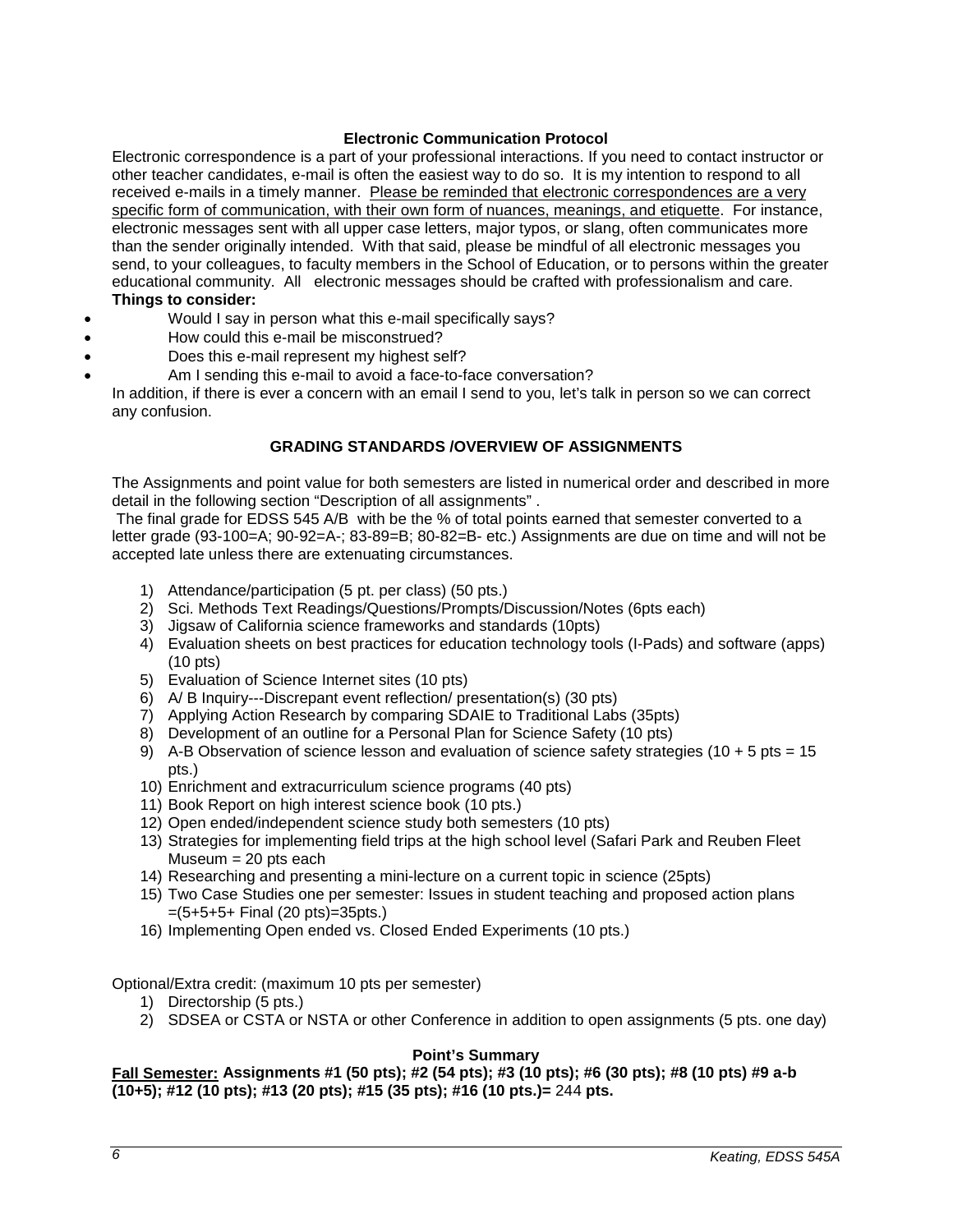## **Description of all Assignments (by number): both semesters included**

<span id="page-6-0"></span>**Assignment 1 Attendance** (each class counts 5 points) In the event of an absence any assignments due that night could receive only 50 % of the potential credit (if made up) since you were not there to interact and discuss the assignment.

**Assignment 2 Science readings in text** (6 points each chapter) Each chapter is assigned a value of six points that includes your response to a prompt or a summary of major points, reflections, questions) and or responses to specific chapter questions as well as a discussion of these with your colleagues in class.

## **Assignment 3 – California Science Framework and Standards** (10 pts)

**Spirit of the assignment:** How to teach science to all students by overviewing the entire frameworks and applying your understanding of standards by integrating them in an inquiry based curriculum. More specifically your team will overview the entire frameworks (by using the jigsaw method), discuss your findings and then demonstrate your understanding of the specific standards for your content area (Physics, Chemistry, Earth or Life Science) by developing a mini-lesson outline. It's important that you do the reading and the write-ups BEFORE you meet with your team. In the 10-minute presentation you must demonstrate the following: 1) Present an overview of your inquiry based mini- lesson (and how the other areas addressed in the NGSS and CA frameworks might be integrated into this lesson; 2) Present an overview of all the major standards expected to be addressed in your subject area; 3) Give a rationale for which ones might be de-emphasized or eliminated if time is a factor; 4) Address questions from other subject level teams. 5) Apply these ideas in other work in the course as well as during Clinical Practice 1/2

## **Framework Summary Responses**

## <span id="page-6-1"></span>3a **Individual Work** (3 points)

• Read the California Science Framework Chapter One introduction and Chapter Two (Nature of Science) and write a one-page summary with questions and comments from each. For the standards chapters read only the subject area standards for the high school content subject area (9-12) that you are assigned i.e. Physical Science, or Life Science or Earth Science Think about the readings holistically and construct an inquiry based mini lesson for one or more content and experimental standard (see 3B below)

## 3b **Science subject standards response (only your subject area)** (2 points)

• Using the standard for your chosen subject, (assume a general course) pick one or more content and at least one experimental standard. 1) Choose and write the standard(s); 2) come up with a brief description of an **inquiry based activity** that students in that subject area can do and; 3) explain how can it be assessed and 4) how can this lesson incorporate other ideas discussed from the NGSS standards (example cross discipline ideas/engineering concepts) as well as other ideas suggested in Chapters one and two in the California Frameworks.

## 3c. **Team preparation and presentation** (5 points)

- Get together with your team by subject area (chemistry, physics, biology or earth science). Look at the activities that everyone wrote up for Assignment 3b. Choose one that your team feels is the best representation of the application of the standards/frameworks or integrate two that may work together. Elaborate and enrich the original based on input from all members.
- As a team, write up a final lesson plan for the activity stating the standard(s) (with activities, assessment,). This lesson plan should integrate the ideas from the NGSS Standards as well as from Chapter one and two as discussed in 3b above. Compose a visual representation of it. As a team, think about the entire set of standards for the subject area. If you only had time, as a teacher, to do half of it with your students, which half would you do, and why? Make a list to present to the class, and be prepared to give your reasons for your choices.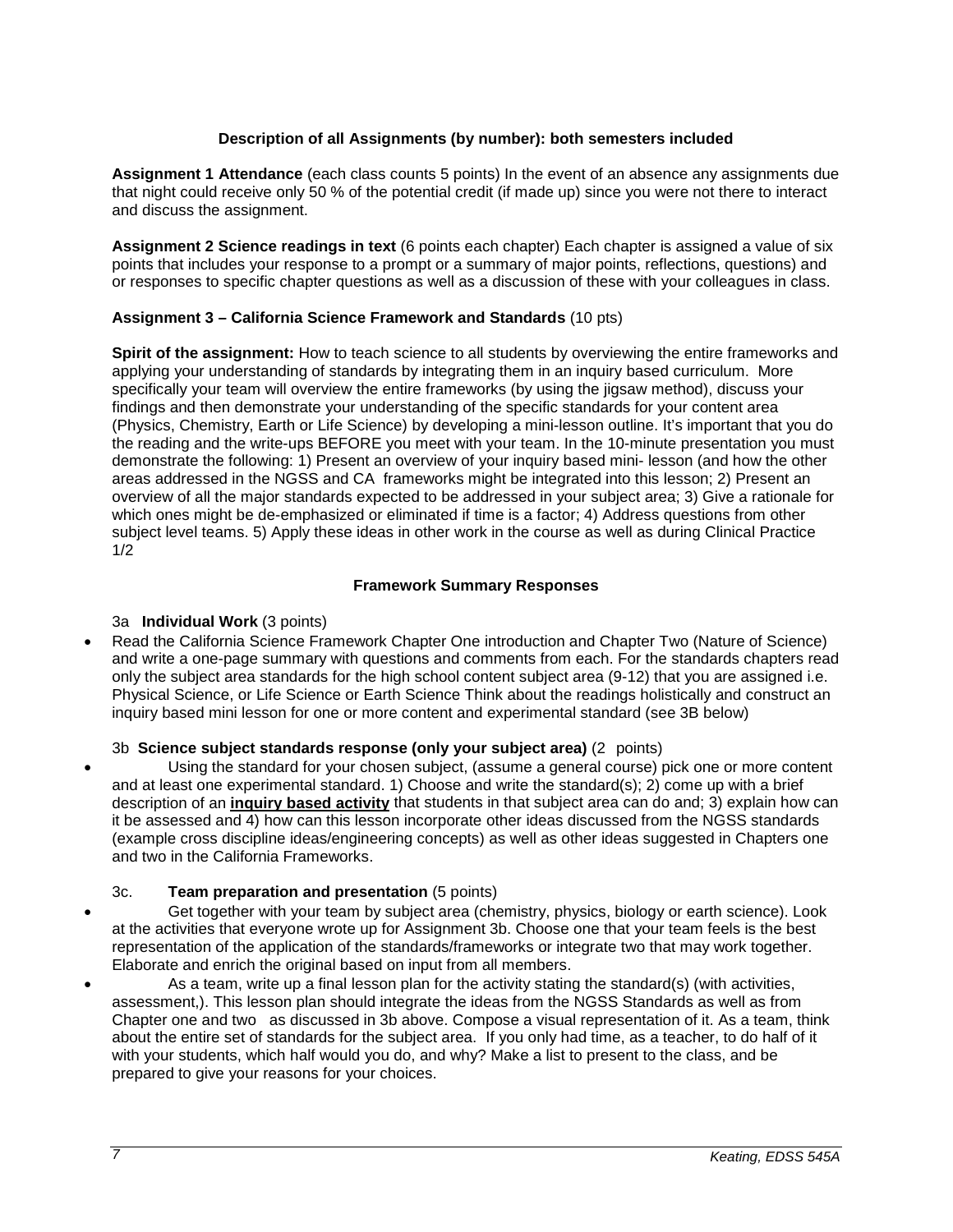• In 8 minutes or less, 1) present your inquiry based lesson plan and how the other areas addressed in the frameworks might be integrated into this lesson; 2) present an overview of the major standards expected to be addressed in your subject area; 3) which ones might you team de-emphasized or eliminated if time is a factor; 4) address any questions from classmates.

#### **Assignments 4 and 5 (Evaluation and Use of Technology Resources) Assignment 4 Internet Sites (10 pts); Assignment 5 Technology tool/software as utilized by the I-Pad (10 pts)**

**Spirit of the Assignment:** Individually explore Internet resources (web pages, simulation games etc. and technology tools and apps (such as the I-Pad).

For assignment #4 explore in detail at least one Internet site that is a valuable for teachers or students for information, simulation etc. List the URL and access it on Smart classroom projector and navigate the site and explain how you would use it in your classroom.

For assignment #5 explain or demonstrate a tool or strategy for using the I-Pad Demonstrate it in front of class and how you would apply it to the Science classroom.

## **Assignment 6: Inquiry based Discrepant Event Presentation** (30 pts)

**Spirit of the Assignment:** To develop and teach a particular kind of a science inquiry lesson that teaches both science thought processes and science content. You will practice your discrepant event with middle or high school age student(s) and reflect on the student's responses and their understanding/misunderstanding. Working by yourself you will present your discrepant event to the class and give a copy of the lesson plan to each class member (see model lesson from "Bouncing Balls" DE Presentation or Discrepant Event Textbook).

## 6a. **Discrepant Event Lesson Plan and Presentation** 25 points

- Select a discrepant event lesson that connects to the subject matter of your CP1 experience. As a model for your lesson plan you can get one from Discrepant Events, by Keating, or go to another available resource. Be sure to include an appropriate standard (s).
- Get together the materials needed for the discrepant event.
- Practice doing the event on your own.
- Make sure you understand the science behind the event.
- Do your discrepant event with at least one middle or high school age student prior to doing it in class and take careful notes on the student's responses. (This ties in with Assignment 6b reflections.)
- Present your DE to the class. (You may discuss your findings from the pre-event DE with your classmates as part of this presentation. You are limited to 15 minutes presentation time.
- After presenting your event, give a copy of the DE lesson plan to each member of the class and your reflective individual journal to the instructor (see 6B)

## 6b. **Discrepant event journal (Reflection on Pre-Event)** 5 points

- After you have done your pre-event discrepant event with a student, look at your notes and think about how it went. (You may realize that your event needs to be modified before you do it with the class.)
- Write a description of what happened, with special attention to what the student said and did. Analyze the student's response: what portions of the event did the student understand (not understand) what was happening? Did they understand the underlying science concept? What modifications to what you say or do might be necessary for better understanding?

## **Assignment 7: Applying Action Research to a Science Lab (SDAIE) modification (35 pts) Spring Semester (See Addendum B for Final Report Template)**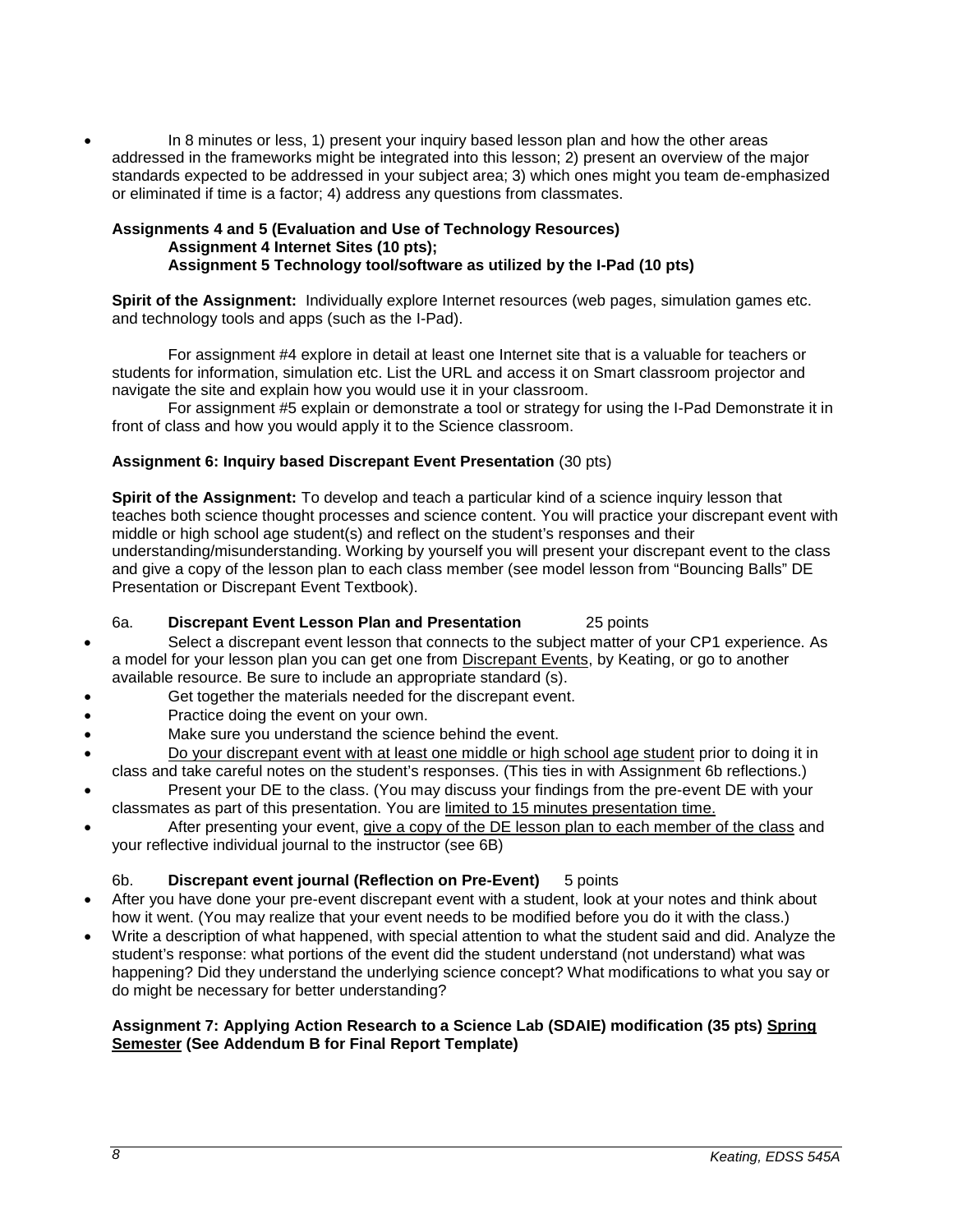**Spirit of the Assignment:** Use an existing science lab or activity that you will use in CP 2 and rewrite it to be more appropriate for second language learners (use SDAIE/ELL techniques as discussed in this course (Ch. 12) as well as others you have had). You will use the action research model to evaluate its effectiveness by comparing outcomes of experimental lab (SDAIE) with a control (original lab or activity) using classes you teach in CP 2.

**Specifics of the assignment:** The assignment consists of four parts.

- Discuss readings and other resources related/connected to ELD Standards and related strategies as a basis for modification of existing laboratory activities.
- Display a copy of the original science lab or activity and revised SDAIE lab (5pts) explaining the adaptations you have made (5pts);
- Design an action research proposal using the action research design (see syllabus) and present this to the class for discussion (5pts).
- After you have completed the research present the findings (Final report= 20 pts) by comparing outcomes from the two lab classes one of which used the original lab (control) and another which used the modified SDAIE lab (experimental).

## **Assignment 8 Development of a personal Plan for Science Safety (10 pts)**

**Spirit of the Assignment:** Use your readings from the safety manuals (Flinn and CA)/documents (text etc.) and interview with a science teacher to propose an outline of a **Plan for Science Safety** that you will (can) use within your science discipline. More specifically this might include: information/resources from your MT interview assignment 9B: safety contracts, demonstrations, laboratory protocols, lesson plans they use to teach safety, as well as any general experiences in dealing with science safety.

#### **Assignment 9A+B Observation of science lesson and teaching strategies (9A) and strategies to apply science safety within the curriculum**  $(9B)$  $(10 + 5 \text{ pts} = 15 \text{ pts})$

**Spirit of the assignment:** To objectively and formally observe and critically analyze a science lesson. During your observation/participation time you will find a science teacher who may or may not be your own master teacher. For 9A you will interview the teacher before and after the lesson. If possible, it's good to also talk with some of the students after the lesson (see some general guidelines and questions you may use for 9A below. For 9B, as part of a separate interview with the CT or other science teacher ask them the specifics of how she (he) approaches science safety. This might include: lesson plans they use to teach safety, lab safety contract, general rules used, and any general experiences in dealing with science safety. Incorporate the ideas you think are valuable to your own science safety practices as part of assignment #8 (see above).

#### **Some suggestions/ guidelines for completing 9 A (10 pts)**:

GENERAL INFORMATION: grade level, subject area, description of the activity/standards applied.

#### BEFORE (Interview)

- How did the teacher come to do this lesson?
- How did he/she pick the topic?
- Where did the materials come from?
- In general, how does the teacher think the students will respond to the lesson?
- Identify some students in the class who will like this lesson and do well on it.
- Identify some students who might have difficulty, either cognitive or behavioral and describe the problems they are likely to have and how the teacher might adapt in consideration of this

#### DURING (Observation)

- Is there a written or unwritten plan for this lesson?
- Does it include some elements of inquiry (in the discourse, in the activity, in the assessments)
- What are the objectives (if this/these are unstated, you will have to figure them out)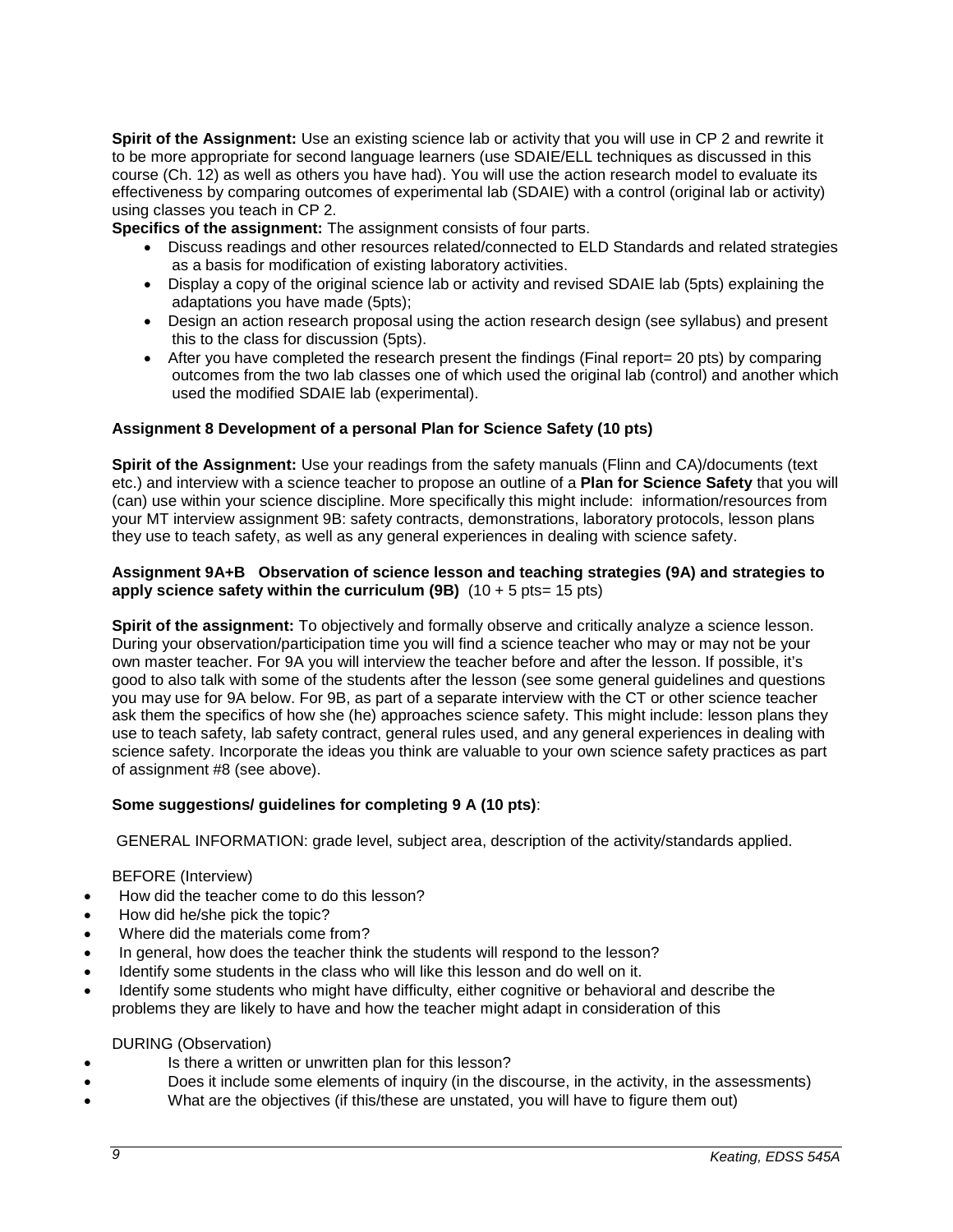- How does the teacher know that the objectives were met at the end of the lesson (formative or summative assessments)?
- How does the teacher know as the lesson is going on whether the students are getting it? (Formative i.e. checking for understanding)
- Does the teacher make any adaptations to address the needs of the children who have difficulty?
- Can you clearly follow the procedures the teacher is using and the understanding of the science concept and do they relate directly to the objectives?
- What other non-instructional strategies supported or distracted from the teaching of this lesson?

AFTER (your analysis, interview with teacher, and if possible, some students)

- How successful (unsuccessful ) was the lesson?
- Did the teacher correctly predict the performance of specific students?
- Did the adaptations (if there were any) work?
- How about the class as a whole were the students engaged?
- Did they learn the skills and or content? How did you know?
- Were there any logistical problems?
- If you taught this lesson, how would you change it? (Include as many things as you can think of. Even if the lesson was wonderful, come up with at least one modification of your own.

## **Assignment 10: Enrichment and Extracurriculum Science Programs (Spring Semester only (40 pts)**

**Spirit of the Assignment:** Students will research, overview and discuss some of the major extracurricular activities used in Science such as Science Research Projects (Science Fair/ Pure Science), Odyssey of the Mind (Problem Solving), Science Olympiad and Invention Convention (Applied Science). Two of these models will be applied by simulating the actual process used by teachers. The process includes the following: 1) Students will be assigned teams and specific problems for Odyssey of the Mind (Long Term Problem, Spontaneous Problem and Style) and the Invention Convention. 2) Using the processes recommended and timelines (and examples reviewed) teams will follow the processes and enter their formative tasks on Google Docs (instructor will provide ongoing feedback and evaluation on Google Docs for each team; 3) Teams will present their final solution to each project and be evaluated by the rubric (see syllabus) and compared to the other teams.

## **Assignment 11 Book Report on high interest science book (10 pts.) Spring Semester only**

**Spirit of the assignment:** read a new book in fiction or non-fiction that you would like to read for general interest, deep background or for inclusion in your own class. By reading yourself you increase the likelihood that you will include science reading as part of the curriculum for your own students. Share this electronically with your classmates.

For this assignment read, summarize, rate (1-5 with justification) and make recommendations on how you might incorporate into your teaching either directly indirectly. Share this formal review electronically with instructor and classmates as well as during the general class discussion.

## **Assignment 12 Independent Study: Attendance at a formal or informal science event, presentation or site (10 pts each semester 20 pts in all) Both semesters**

**Spirit of the assignment:** By attending formal or informal outside events a science teacher is more likely to create assignments that encourage their own students to seek out such events and include them as part of their curriculum. After having completed assignment # 12 write up a brief report summarizing it and how you might use it in your teaching 1) do a 1-2 minute presentation in class and 2) send an electronic copy to all via email.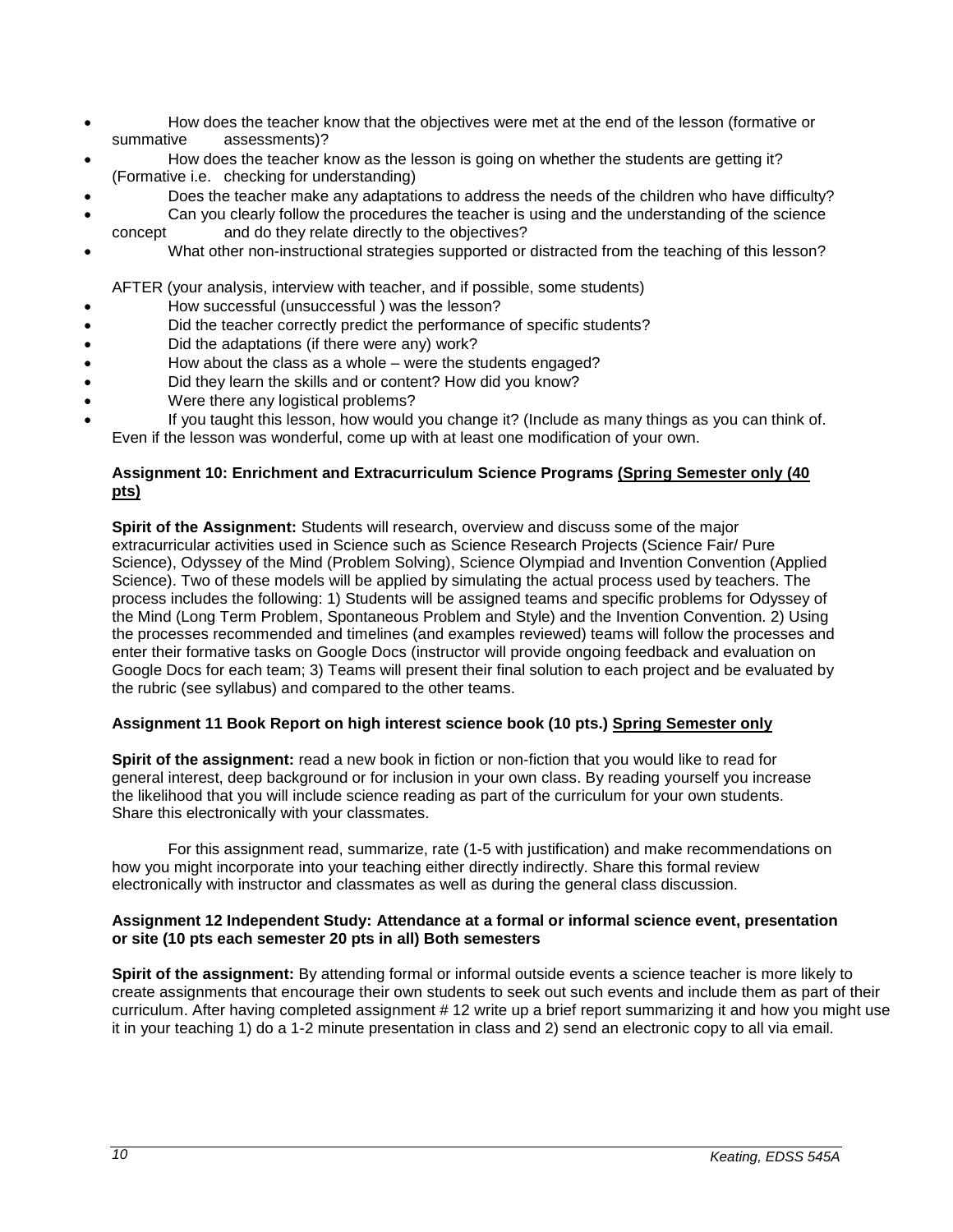#### **Assignment 13 Attendance at a field trip to the Wild Animal Park (Fall 20 pts) and Reuben Fleet Science Museum (Spring 20 pts)**

**Spirit of the assignment**: by attending this field trip students will: 1) general procedures for planning an implementing a field trip in science for all students including ELL; 2) how to access and use resources of the site in a variety of ways prior to the field trip; 3) Pre, during and post lesson plans that apply the science standards by using a) site prepared and modified curricular materials; b) original teacher developed and implemented curricular plans

#### **Assignment 14 Researching a current issue or topic in science and present a mini-lecture in class on that topic (25 pts). Spring Semester only**

## **Spirit of the assignment**:

A) Research a current issue or topic (outside the traditional science textbook) that could be used in a classes you are scheduled to teach in CP2. The instructor will model an inquiry-based mini-lecture. A rubric will be developed through a class discussion based on information on effective lectures from Ch. 11 and used to evaluate student mini-lecture. During this 15- minute mini-lecture you model/integrate some of the effective pedagogical strategies discussed in class (and from Chapter 11 in the course text (Using Lectures in Science). The class audience and instructor will evaluate/provide feedback using the rubric for a Science Mini-Lesson. (20 pts)

 B) **Based** on this discussion, use your modified mini-lecture in a revised version as part of one of your lessons in CP 2. This can assist you in the development of a videotape lesson as part of TPA 4. (5 pts)

#### **Assignment #15 Issues in Science Teaching (Case Study/Action Research Approach-See Addendum C): both semesters (35 pts each semester)**

**Spirit of the assignment:** Learn to apply a teacher-directed research model during CP 1 and 2 (Case Study/Action Research) in a collaborative setting that 1) addresses teaching issues/ problems (baseline data); 2) create potential solutions (action plans) to the address the issue ( related to content, curriculum, teaching strategy and (or) classroom management); 3) collect multiple sources of data to evaluate/analyze results; 4) report findings and suggestions/recommendations. Preliminary reports will track progress of study in collaboration with the class members #1 (Statement of issue(s)(5pts), #2 (Baseline data and action plans )(5pts.) and #3 (Preliminary Data) (5pts.). One final written and oral Case Study report will be presented at the end of each semester.(20 pts.) =35 pts. total

#### **Assignment #16 Comparing The Value of Open ended Inquiry/ Inductive Lab experiences to Closed Ended (Deductive) (10 pts.)**

**Spirit of the Assignment:** Teams will be presented a problem called the "Paper Towel Experiment" and using the Scientific Method (or 5 E Inquiry Model) design an experiment using "tools" on hand. Teams share the design, data and findings of the experiment and value (challenges) of having students use this model. Ideas for implementing and integrating inductive/inquiry learning are shared.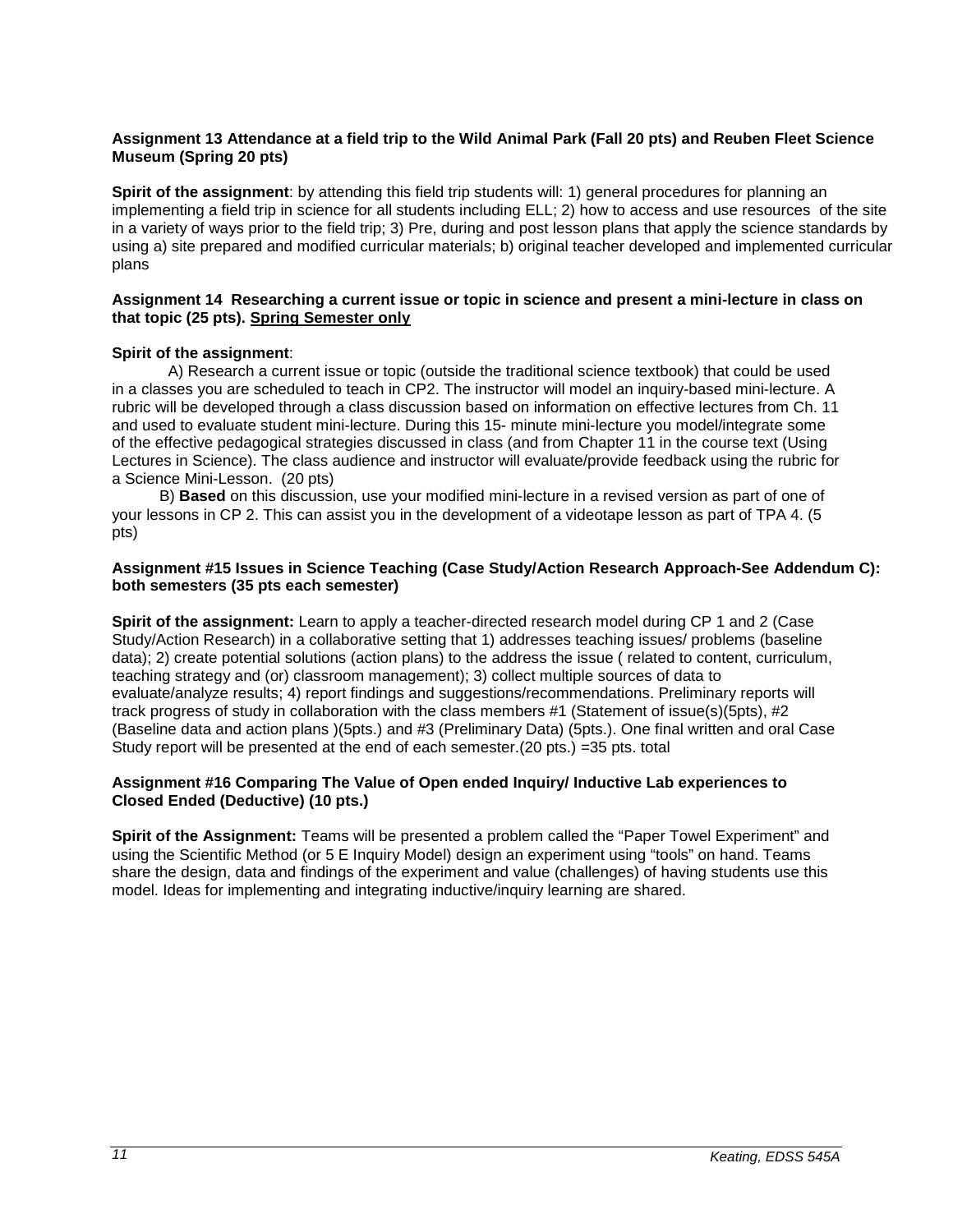## **COURSE SCHEDULE/CALENDAR AND OUTLINE**

<span id="page-11-0"></span>**Fall Semester EDSS 545 A:** 

**\*=Assignment/Reading due** 

**Note: Prior to First Class** 

**1) Read Ch. 1 and 2 of "Science Instruction…" (Prepare an outline of the key ideas with your reflections for each Chapter and scan questions at the end of each chapter and write a response for one that you believe is valuable to discuss);** 

**2) Read in the California State Science Frameworks: Ch. 1 (Introduction to Science Framework and Ch. 2 (The Nature of Science and Science Teaching) =**

**<http://www.cde.ca.gov/ci/cr/cf/documents/scienceframework.pdf>**

**What are key ideas (bullet)? What questions do you have? Limit to approximately one page for each**

**3) Be able to respond to these questions: How would you define Science? How should it be taught in high school? What do you think is important for you to learn this year?**

## **#1 September 18 (Thursday 7:00-9:00 UH 237)**

- Class introductions
- \*Read syllabus prior to class with special attention to the following: 1) copy fall semester grade sheet; 2) assignments required; 3) description of each assignment. BRING ANY QUESTIONS TO CLASS
- **\* Discussion of /Reading Logs and Questions from Text Ch. 1-2**
- \*Prior to class be prepared to respond to these questions: **How would you define Science? How should it be taught in high school? What do you think is important for you to learn this year?**
- **Discussion of Graphic Organizer for EDSS 545 (in class)**
- In Class: Introduction to inquiry based science through the discrepant event (DE) model with in class presentation "Bouncing Balls" (What are the basic pedagogical elements of an effective DE?)
- **Discussion of Readings from Ch. 1 and Ch. 2 of the CA Science Frameworks and overview of Assignment #3 A/B/C.**
- Discussion of MT observation assignment #9A (What was effective? What was ineffective? Recommendations for change?)

#### **Review Assignments for Next time**: (to be discussed in class)

1) Format procedure for Reading Logs for text reading assignments

- 2) Sign up for dates for DE (2-3 presentations) Assignment # 6;
- 3) Science Frameworks jigsaw by subject areas assignment #3a-c;
- 4) Assigned reading logs and selected question from Ch. 3 and 4

#### **#2-#3 September 20 (Saturday 9-300 TBA)**

- **\*Science Frameworks and Standards Jigsaw Assignment**\* **#3 a-c**
- **\*Discrepant Events (two-three) #6 a-b**
- **\* Discussion of /Reading Logs and Questions from Text Ch. 3-4**
- **\*The use of Inquiry Based/Open ended/Inductive vs. Closed ended/deductive science lab experiments "Paper Towel Experiment" (in class) Assignment #16**
- **Introduction to the Compassionate Discipline Model (Keating Mini-Lecture)**

## **Review Assignments for Next time:**

1) Read and prepare reading logs and selected question for Ch. 5 and Ch. 6;

2) Discrepant Event (2 presentations)

3) Formal Observation of MT (#9A) (What was effective? What was ineffective? Recommendations for change?)

4) Selection of a major problem or issue in Clinical Practice for Case Study 1 (this is preliminary report #1) for Assignment #15 (also see Addendum C in Syllabus for Case Study Model)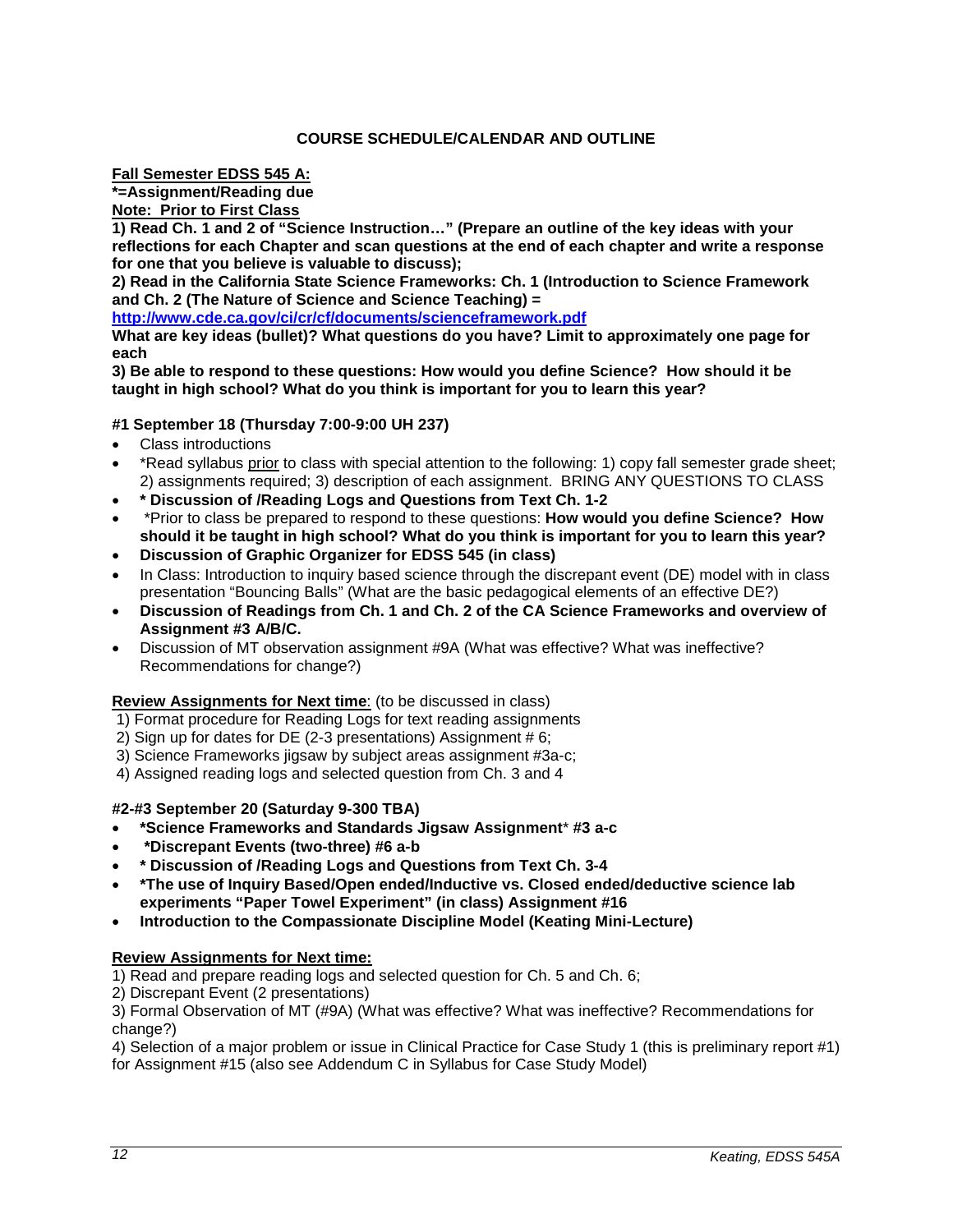**#4 September 24 (Wednesday) 5:00-8:00 in UH TBA)**

- **\*Discrepant event presentations (one-two)\* #6 a-b**
- **\*Discussion of Reading logs, questions for (Ch. 5 and Ch. 6)\* #2**
- **Discussion of MT Observation #9A** (What was effective? What was ineffective? Recommendations for change?)
- **Discussion of major problem or issue in Student Teaching for Case Study 1 (this is preliminary report #1) See Case Study format model in Addendum C**

## **Review Assignments for Next time:**

- 1) Reading logs and selected question for Ch7 and CH. 10;
- 2) Case Study 1 (preliminary report #2)

3) Discrepant Event (1-2 presentations)

## **#5 Oct 9 (Thursday 500-730 UH TBA) Video Conference**

- **\* Discrepant Events (two presentations) #6 a-b**
- **\* Discussion of /Reading logs and Prompts in Text** (Chap 7 and 10 due)\*
- Identify action plans and baseline data for identified issue(s) for Case Study 1 "Issues in Student Teaching" Preliminary Report #2

#### **Review Assignments for Next time:**

1) Discrepant Events (2 presentations)

2) Identify action plans and baseline data for identified issue(s) for Case Study  $1$  Issues in Student Teaching Preliminary Report #3

# **#6 Independent Study**: **No formal meeting** Sometime between September and Class # 10

**Assignment #12:** attend a science related informal or formal event or presentation equivalent in time and effort to one class session (3 hrs). This could be a field trip, museum, lecture, conference or some other equivalent experience that will assist you either directly or indirectly in becoming a science teacher. Your choice!! To complete this requirement: 1) complete a one-page summary with potential applications to teaching; 2) send by email to all of us; 3) do a 1-2 minute presentation to the class during class . The report and oral presentation should include a summary of what you learned and implications for your own teaching.

## **#7 A October 30 (Thursday 5:00-630 via Video Conference**

- **\*Discrepant event presentations (1-2)**
- Discuss your implemented action plan and any preliminary data from Case Study Model for Assignment #15 (also see Addendum C in Syllabus for Case Study Model Final Report). This is preliminary report #3

#### **Review Assignments for Next time:** Go over assignments for next classes:

- Prepare a brief written report/outline on your proposed Personal Plan for Science Safety (Assignment #8 based on Chapter 14 (text)+ MT interview+ CA Science Safety Manual+ Flinn Scientific Safety Manual (online)
- Report on Independent Study project (Assignment #12) or due before Class #10

#### **#7 B November 20 (Thursday 5:00-630 Video Conference)**

- Presentation/Discussion of Personal Plan for Science Safety assignment #8: Flinn safety manual + MT interview+ Ch. 14 Science Safety
- Report on Independent Study project if complete (or by Class #10 (Assignment #12)
- **\*Discrepant event presentations (1-2)**

**Review Assignments for Next time:** Go over assignments for next classes: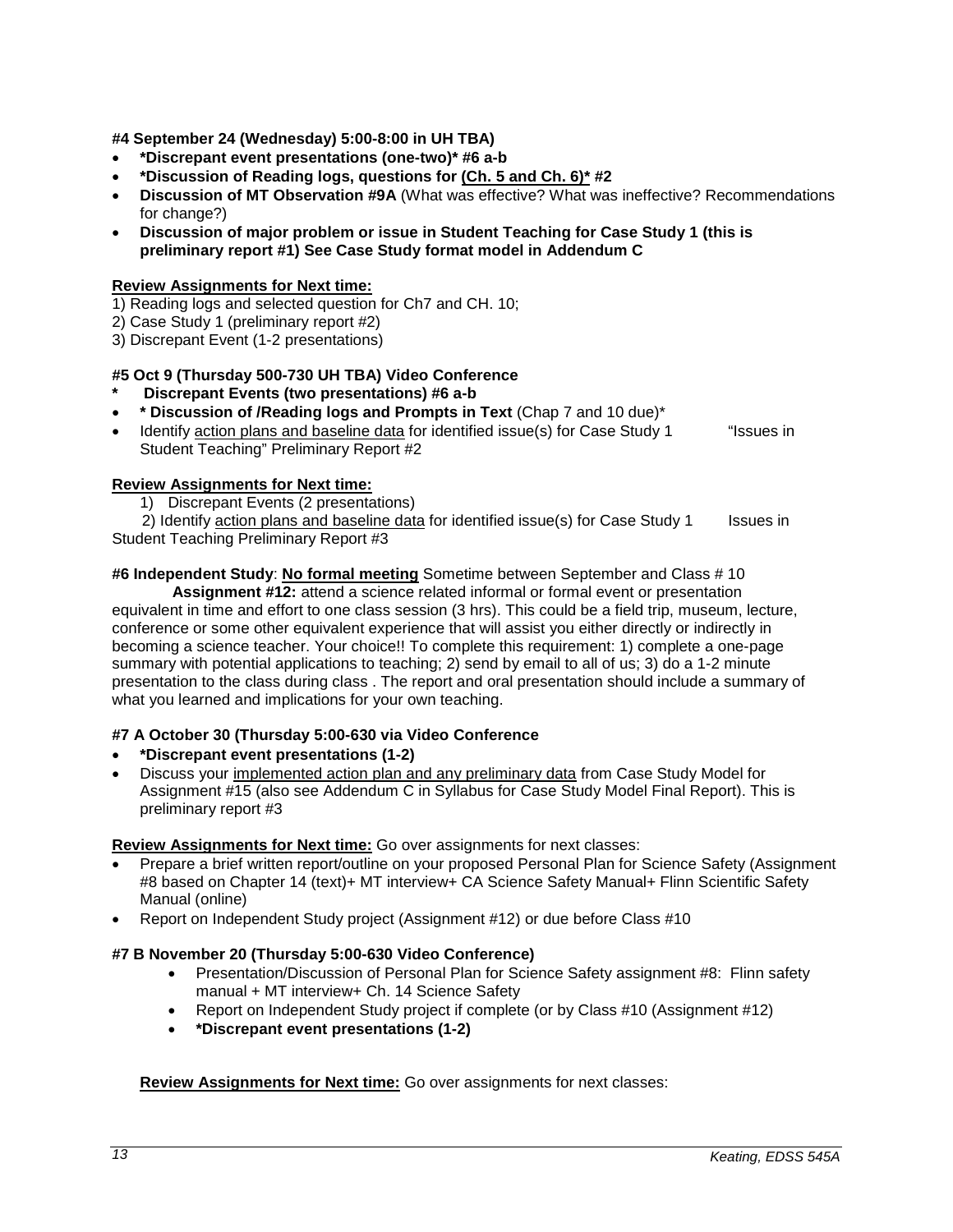- 1) Safari Park Field Trip #13; Class #8-#9 (December TBA)" How to use community resources aka conduct a Field Trip"
- 2) Final Case Study Reports/Presentation (by arrangement) December (TBA)

## **#8-9 December (TBA) (Saturday 9-3 at Wild Animal Park) Assignment #13 How to conduct a Field Trip**

- Issues in organizing a field trip
- Resources available at park for school sites
- Independent study of Safari Park Lessons/Tours/Shows
- Strategies for doing animal observation studies

# **Review Assignments for Next time:**

Final Case Study Reports #15

## **# 10 December (TBA)**

- **Issues in student teacher: \*Case study report outcomes/discussion of #15 (Addendum C model)**
- Report on Independent Study project
- **Instructor Evaluations**

**Review Assignments for Next Time:** Discuss Second semester schedule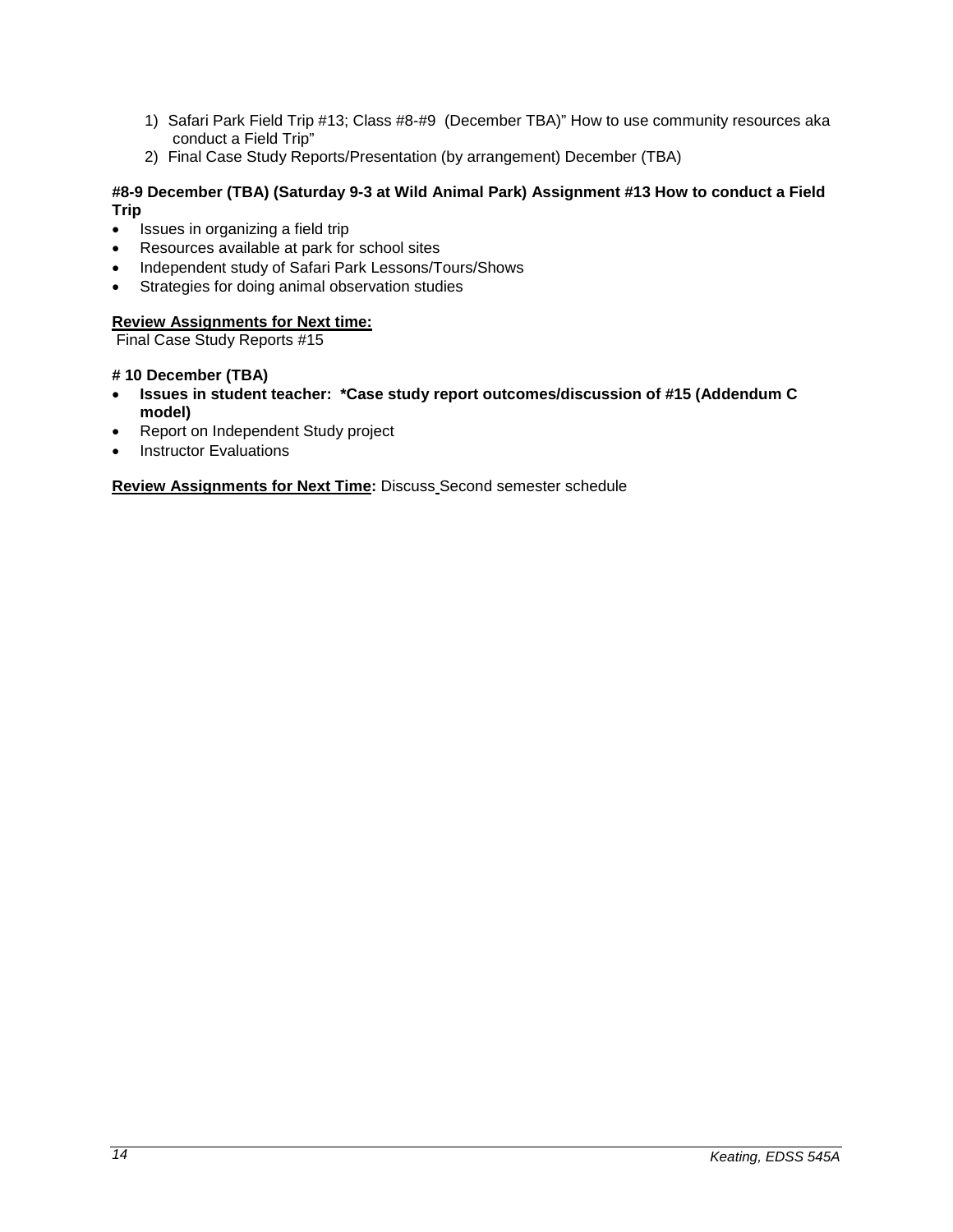## **Addendum A Grade Sheet for Fall Semester (please copy for grade folder)**

**EDSS 545 A Fall Semester Grade Sheet**

#### **Name**

#### **Assignment Number/Name**

#1 Attendance (5pts each class) indicate nights absent by date (50 pts possible) #2 Science text reading logs and chapter questions (6pts each) indicate scores on each chapter assigned below) Ch. 1\_ 2\_3\_4\_5\_6\_7\_10\_14\_ (54pts) #3 California Frameworks/Standards (5 pts + 5pts) =10 pts Individual reports (including minilesson plan) Group Presentation #6 Inquiry based lesson (DE) 30 pts Presentation= 25 pts Reflection (pre-event) 5 pts #8 Personal Outline plan for Science Safety (10pts) #9A/B Observation of Science Lesson/MT Science Safety ideas (10pts + 5 pts) # 12 Independent Study at formal or informal science event (Report) 10 Pts #13 Attendance and Report on Science Field Trip (20 pts) #15 Issues in Science Teaching (Action Research/Case Study)(35 pts) #16 Open ended (inductive) vs. Closed Ended (deductive) Experiments (10pts)

> Total Possible= 244pts Extra Credit Points Earned= Average/Grade=